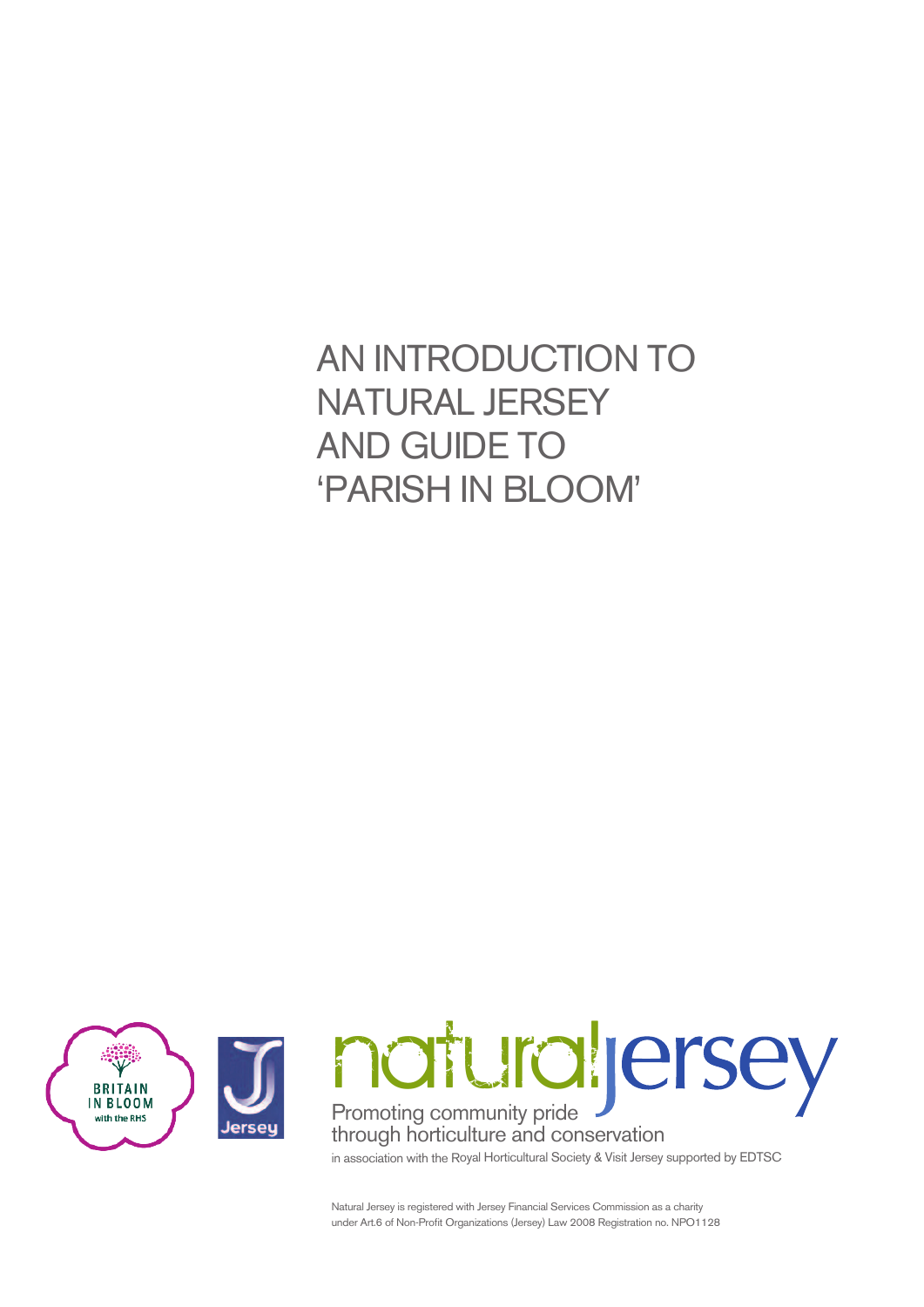#### Foreword

Islanders will be aware of the annual 'Parish in Bloom' event and of 'Britain in Bloom'; the hugely popular and well supported national floral competition. Both events are held under the professional auspices of the Royal Horticultural Society (RHS).

Although floral displays and horticulture sit high on the competitions criteria, far more emphasis is now being directed towards community participation and the natural environment. Jersey, it can be said, already excels in both.

The principal aim of Natural Jersey is to co-ordinate those Islanders already engaged in parish life and whose wishes are to improve and preserve their local urban and natural environments.

By so doing, NJ seeks to encourage the formation of community groups in order to fulfill specific projects in their respective local areas.

Once achieved, the collective strands can be drawn together and, when presented at a parochial level, will create positive opportunities for parish involvement and excellent prospects for entering into national competitive events.

Nationally, this offers Jersey full recognition as a premier tourist destination while, locally, it will demonstrate community pride and achievement.

The route to the national competition will be through regional 'heats' which, in Jersey, will be known as 'Parish in Bloom'. Natural Jersey, therefore, has been primarily constituted to co-ordinate, organise, promote and provide advice and guidance to all those parishioners wishing to participate.

The winning parish in each main category (see Addenda) will be automatically nominated to represent the Island in the national finals during the following year.

It will come as no surprise to hear that much of what is required for a successful entry already exists and therefore only requires highlighting. We refer to these diverse attributes as 'Parish Assets' - projects, facilities and amenities of which a parish is a beneficiary.

These include our parks and gardens maintained by the Department of Infrastructure, heritage sites administered by Jersey Heritage, natural landscapes managed by both the National Trust and the States Environment Department and ecologically important areas that lie within Jersey's National Park.

Additionally, there are numerous commercial and tourist attractions where independent contributions from businesses form a critical part of the RHS criteria.

The following introductory guide has been specifically prepared for Natural Jersey by accredited RHS judges; Mr Rae Beckwith and Mr John Woodward, and is set out in helpful FAQ format.

We hope you will be encouraged and enthused by the future prospects arising from Natural Jersey.

Mike Stentiford MBE Chairman Natural Jersey

Natural Jersey is registered with Jersey Financial Services Commission as a charity under Art.6 of Non-Profit Organizations (Jersey) Law 2008 Registration no. NPO1128

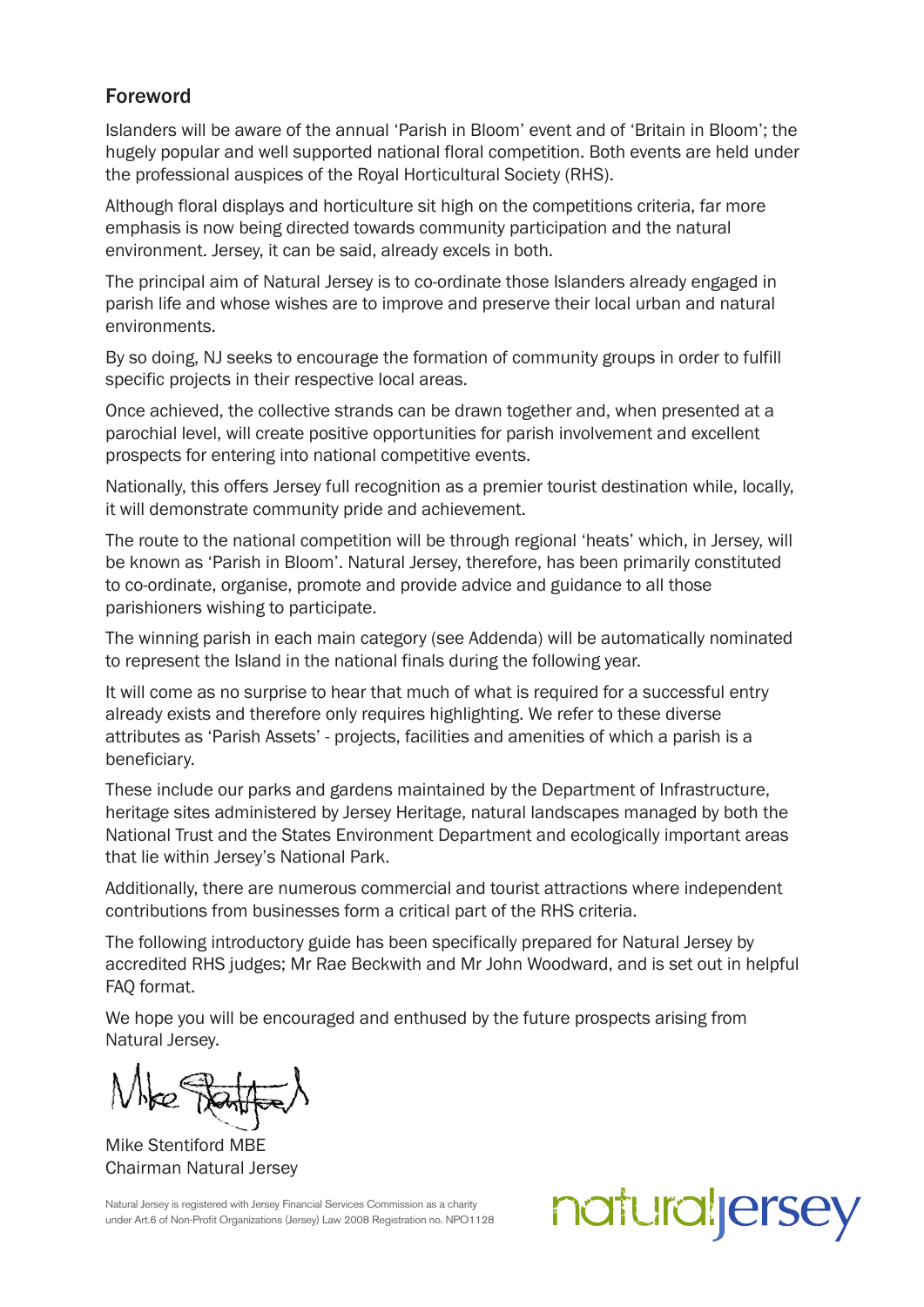# About Natural Jersey

Natural Jersey is a registered charity. It was born out of the transition of Jersey Tourism, a government department that traditionally sponsored and organised 'Parish in Bloom, to Visit Jersey whose primary role is to promote and market Jersey rather than to organise events.

During the transition, Parish in Bloom was kept alive by a small group of dedicated individuals from those parishes who had been involved in the event over many years and had achieved further success in 'Britain in Bloom' representing Jersey. The group initially adopted the name of the Jersey in Bloom Group. However, with the RHS placing increased emphasis on the natural environment and community based initiatives, it was agreed that the name no longer portrayed the right image.

After consultation with the RHS and counterpart groups it was determined that a charity, to be known as Natural Jersey, should be set up and this has been achieved with support and input from the Economic Development,Tourism, Sport and Culture Department. The charity was registered and incorporated in November 2016.

Natural Jersey Objects state:

- To promote good horticultural, environmental and conservation practices in Jersey, and;
- To encourage increased community participation and passion in horticulture including the promotion of the annual competition run by the Royal Horticultural Society known as 'Parish in Bloom'.

#### Natural Jersey Interim Committee

| Chairman:   | <b>Mike Stentiford MBE</b>               |  |  |  |
|-------------|------------------------------------------|--|--|--|
| Vice Chair: | Dale Hector, St. Helier Parks & Gardens  |  |  |  |
| Secretary:  | <b>Jeff Hathaway RHS Dip.Gen.Hort</b>    |  |  |  |
| Treasurer:  | Steve Pallett, Constable St. Brelade     |  |  |  |
| Members:    | Tony Andrews, St. Helier Parks & Gardens |  |  |  |
|             | Jennifer Ellenger, Visit Jersey          |  |  |  |

#### Contact details

| Chairman:     | <b>Mike Stentiford MBE</b>                                                  |  |  |  |  |  |
|---------------|-----------------------------------------------------------------------------|--|--|--|--|--|
| Home Address: | Nadarima Cottage, La Commune,<br>Victoria Village, Trinity, Jersey, JE3 5HQ |  |  |  |  |  |
| Telephone:    | (01534) 861114                                                              |  |  |  |  |  |
| Email:        | mike.stenti@gmail.com                                                       |  |  |  |  |  |
|               |                                                                             |  |  |  |  |  |
| Secretary:    | <b>Jeff Hathaway</b>                                                        |  |  |  |  |  |
| Home Address: | Les Temps Heureux, La Route du Petit Port,<br>St. Brelade, Jersey JE3 8HH   |  |  |  |  |  |
| Telephone:    | (01534) 743276                                                              |  |  |  |  |  |
| Mobile:       | 07797 724100                                                                |  |  |  |  |  |
| Email:        | mac@oisjersey.com                                                           |  |  |  |  |  |

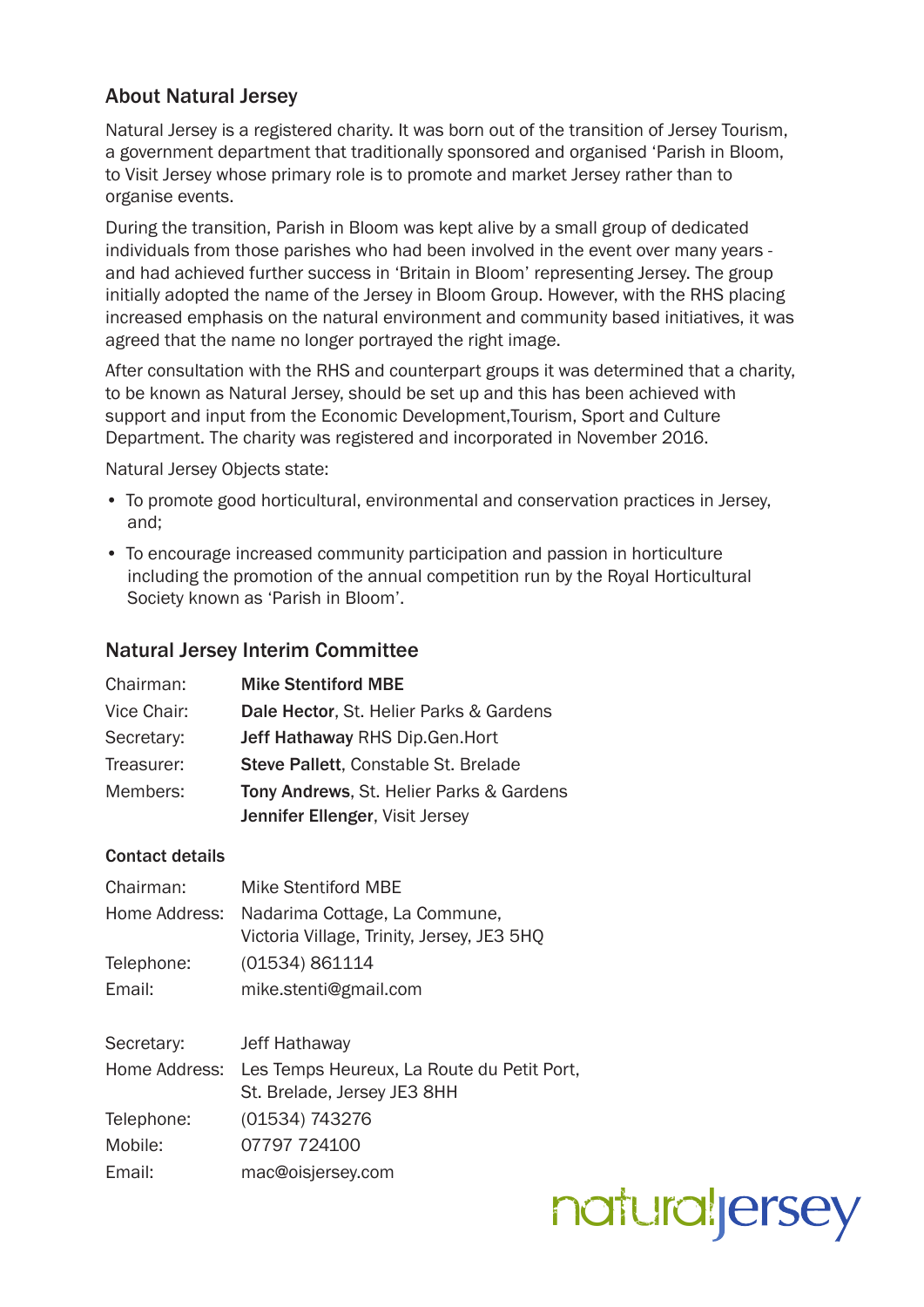# What do I need to enter?

The entries are put into categories depending on the population. For example, a small village would be fewer than 300 inhabitants; a large town would be more than 12,000. So you can enter a parish or you can enter an area within a parish. It would be easier to start with a smaller area where you can concentrate your efforts.

#### How much will it cost?

It could cost nothing at all to get started. You may find that you already have the basics and all you need to do is to make sure they look their best and bring them to the attention of the judges.

### How do I make a start?

Generate some interest among your neighbours – householders with gardens, retailers with shop frontages, parish officials, conservationists, anyone who might take a pride in where you live. Use social media, bang on doors, put up posters or distribute flyers to inform people of your plans. Form a small informal committee to share the work.

What will the judges want to see?

There are three important strands to your entry.

1. Horticulture i.e. plants and flowers. Year – round displays that enhance the built environment by softening buildings and adding life and colour. Grassed areas and trees are important as well.

2. Local Environment. Includes clean and tidy street scene and evidence of conservation of the natural environment. Informative signage where appropriate.

3. Community involvement. Year – round interest in keeping your area looking at its best and providing interest and activities for people in your area. Volunteer working parties, fund raising activities, forging connections with organisations and businesses to give the widest possible support over all age groups, publicity and recognition of your aims. You won't achieve this overnight, but once started, it will grow.

Judging is in July, so plants and flowers will need to be in peak condition then.

The judges will look at what you have done and give an award depending on how you have met the criteria above.

Best is Gold of course, but don't expect to achieve that first time! Silver would be a good result for a first attempt, Silver Gilt perhaps. A Bronze would mean you have made a start - although for the most part Jersey is already meeting the higher standards.

Discretionary Awards are also made to individuals or groups who make outstanding contributions to your entry. Recognising the effort that people give is a very important part of the Bloom culture.

The judges will make notes of things that could help you improve and will offer advice in a feedback session following the judging.

# natural<sub>l</sub>ersey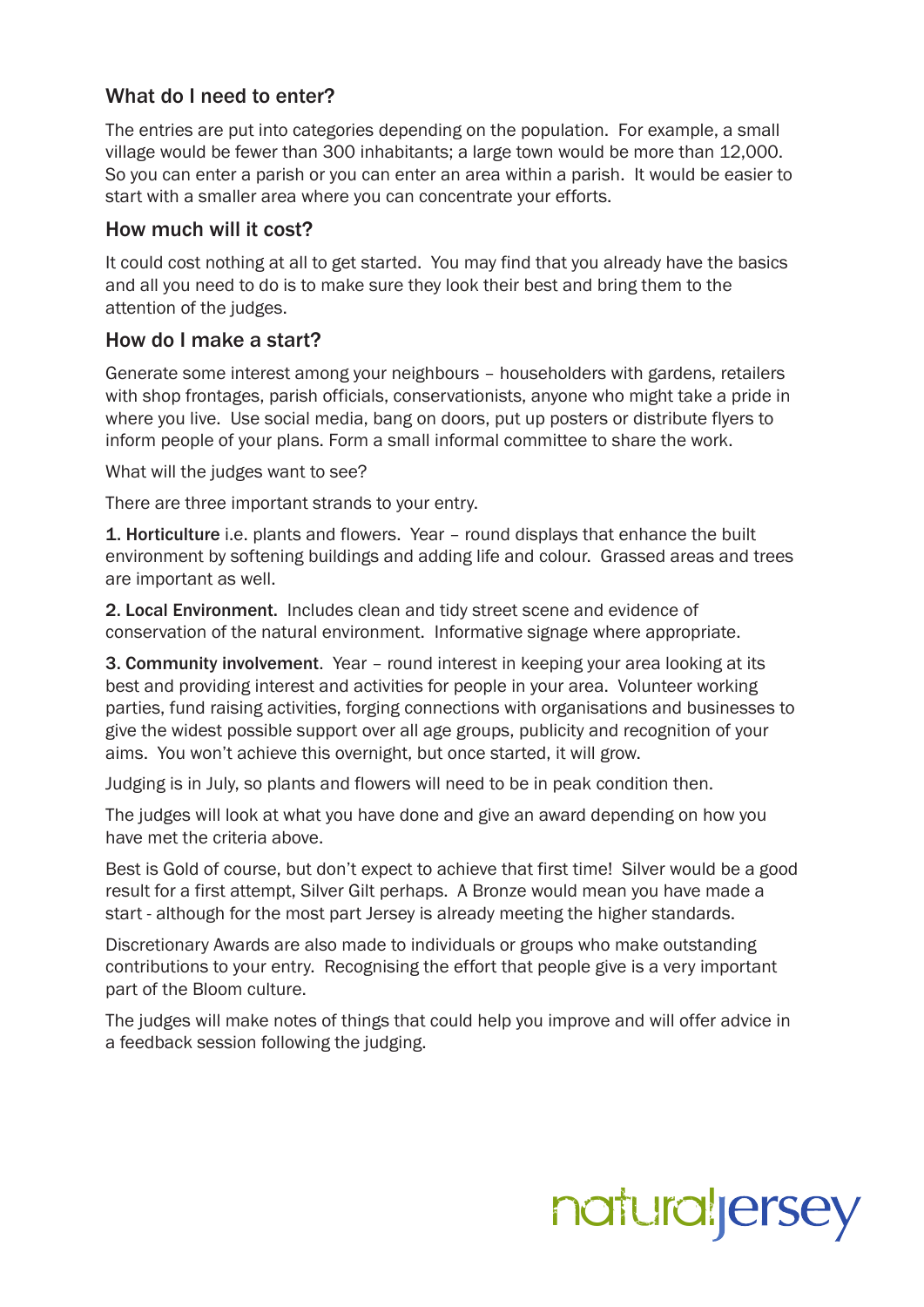# How do I start the ball rolling?

Contact one of the Natural Jersey Team (details at the front of this booklet) who will give you all the information and advice you need. You may like to take a look at The Royal Horticultural Society website, which gives more information and ideas. https://www.rhs.org.uk/communities/campaigns/britain-in-bloom

# **Route**

To show off your entry to the judges, you will design a route that takes in all the best and relevant features. All three of the strands need to be shown. The time allowed depends on which size category you are entering, for example a small village has 1 hour plus an extra 15 minutes to make an introductory presentation to explain your activities, plus another 15 minutes for possible press or media interviews. Finish the tour with a gettogether of all your volunteers as a chance for the judges to see the depth of your support and also the opportunity to thank them all.

# Portfolio

Judging time is limited and you won't have time to explain fully what you have been doing in the time leading up to judging. A portfolio of your work can be compiled and supplied to the judges a few weeks prior to judging. This allows them to get a flavour of your entry, see photos of spring displays for example, learn the names of your group members, who has helped you with sponsorship, your volunteers, info on the other organisations that you liase with etc. Keep it brief and use photos rather than too much text. Bear in mind that the portfolio will be of much wider interest than just for the judges; look for opportunities to show it off to parish residents, visitors and potential sponsors.

# What are the benefits?

You are not just doing this for the judges; the real benefit to your community and the island is much more valuable. Some benefits:

- Long-term enhancement of your local environment
- Increase pride in where you live
- Stimulate voluntary work and cooperation between local community groups
- Raise awareness of local issues and encourage people to take an active interest in preserving their own environment
- Boost local economy
- Regenerate neglected areas
- Have fun!

#### But I'm already doing my bit for the parish. Why enter the competition?

The competition is well recognised and is set to become more important in helping to enhance the island for locals and visitors.

- It gives you a goal to work towards.
- It enables you to publicise your plans and activities
- Easier to attract sponsors.
- Recognition for people's efforts.
- Access to local and RHS knowledge base.